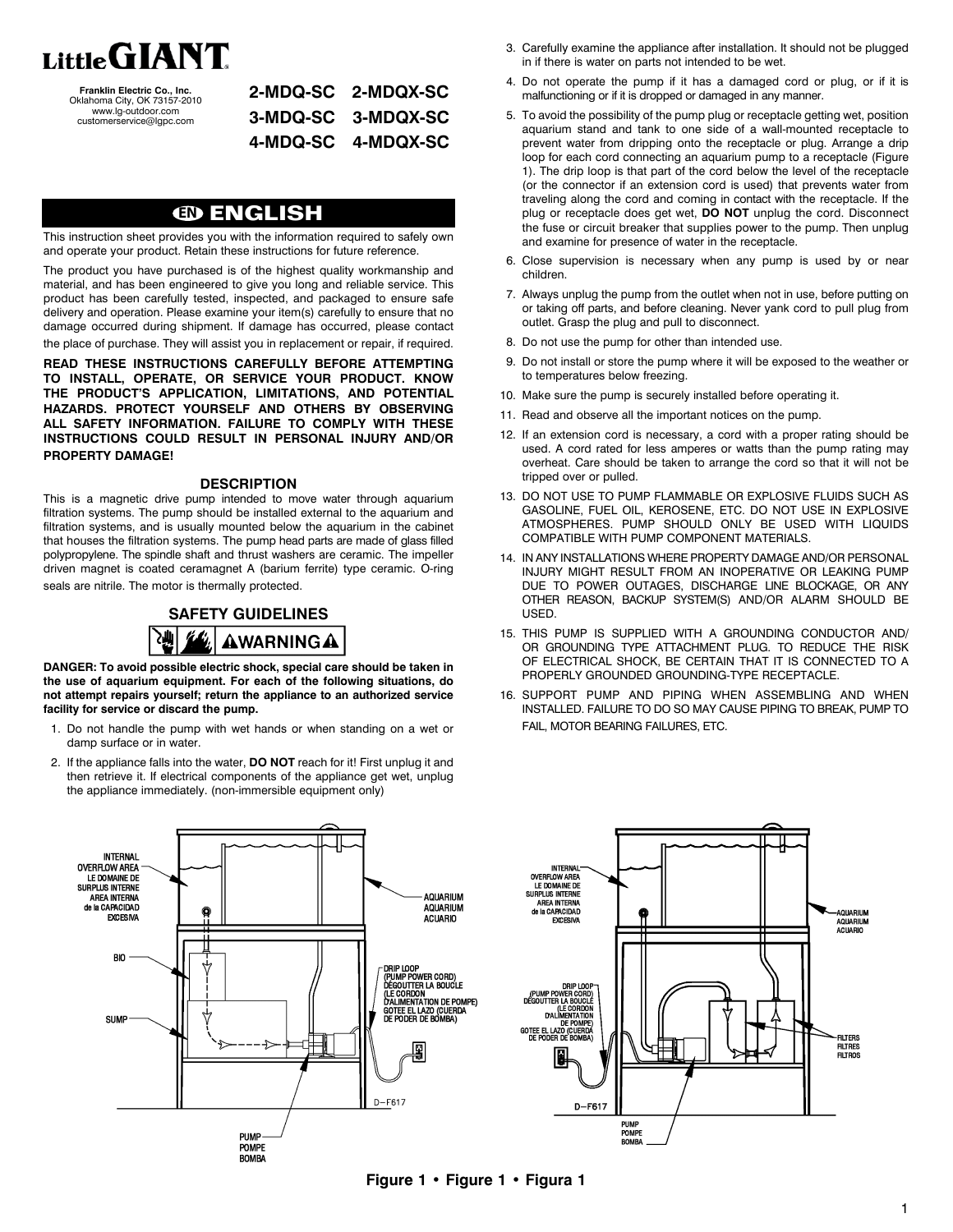## **ELECTRICAL CONNECTIONS**



Check the pump label for proper voltage required. Do not connect to voltage other than that shown.

**GROUNDING INSTRUCTIONS:** This appliance should be grounded to minimize the possibility of electric shock. This appliance is equipped with an electric cord having an equipment grounding conductor and a grounding-type plug. The plug must be plugged into an outlet that is installed and grounded in accordance with all appropriate codes and ordinances. This appliance is for use on a normal 120 volt circuit, and has a grounding plug that looks like the plug illustrated in Figure 2. This pump should not be used with a three to two grounding adaptor.

#### **OPERATION**

- 1. The pump is supplied completely preassembled and pretested from the factory. Make sure the nuts (Figure 3, item 13) are tight before operating the pump.
- 2. Use a thread sealer on all pipe connections and hand-tighten only.
- 3. The pump is not self-priming. It must be operated with the volute intake below the liquid level.
- 4. This pump is not submersible. Operate the pump only in the in-line mode. **DO NOT** put the pump in liquid. Pump should be located in a well ventilated area and away from where accidental water spillage would cause wetting of the pump.
- 5. The weight of the pump must be supported adequately. **DO NOT** support the pump by the intake and discharge connections alone.
- 6. Do not allow the pump to run dry (without liquid). Heat buildup caused by friction will damage the pump parts when dry.
- 7. Do not attempt to restrict the intake side of these pumps. Restricting the intake may cause damage to the pump head. If you require reduced flow rates, then place a valve on the discharge side of the pump or if flexible vinyl tubing is used, a clamp can be used on the tubing to restrict the flow.
- 8. If the pump is to be idle for a period of time, follow the cleaning instructions outlined in the next section. Do not let the pump freeze in the wintertime. This may cause cracking or distortion that may destroy the pump.

### **AQUARIUM APPLICATIONS**

When using this pump for aquarium filter applications, refer to the instructions and owner's manual supplied by the filter manufacturer.

# **SERVICE INSTRUCTIONS AWARNING A**

## **MAKE CERTAIN THAT THE PUMP IS DISCONNECTED FROM THE POWER SOURCE BEFORE ATTEMPTING TO SERVICE OR REMOVE ANY COMPONENT!**

- 1. The motor's sleeve bearings should be lubricated every six months with two to three drops of S.A.E. 20 weight non-detergent oil. The oil holes are located on top at each end of the motor.
- 2. All wetted parts can be serviced by removing the 4 nuts (Figure 3, item 13) which hold the volute to the housing. The pump head components can easily be replaced in the field if necessary.
- 3. Lightly clean any corrosion or debris which may clog the impeller.



**Figure 2 • Figure 2 • Figura 2**

4. If pump is tripping circuit breakers or GFCI, or not operating properly after cleaning, return it to Little Giant or its authorized service center. **DO NOT** attempt repairs yourself.

# **FR FRANÇAIS**

Cette feuille d'instructions vous fournit les informations nécessaires pour entretenir et faire fonctionner votre produit. Conserver ces directives afin de pouvoir les consulter plus tard.

Le produit que vous avez acheté a été soigneusement fabriqué avec des matériaux de la plus haute qualité et a été conçu pour durer longtemps et offrir un service fiable. Les produits sont soigneusement testés, inspectés et emballés afin d'en assurer la sécurité de fonctionnement et une livraison en bonne condition. Vérifier attentivement le produit afin de vous assurer qu'il n'a pas été endommagé pendant le transport. S'il est endommagé, veuillez contacter l'entreprise qui vous l'a vendu. Si une réparation ou un remplacement est requis, elle vous prêtera assistance.

**LIRE ATTENTIVEMENT CES DIRECTIVES AVANT DE PROCÉDER À L'INSTALLATION, À L'UTILISATION OU À L'ENTRETIEN DU PRODUIT. SE FAMILIARISER AVEC LES APPLICATIONS, LES LIMITES ET LES RISQUES POTENTIELS DU PRODUIT. ASSURER SA PROPRE PROTECTION ET CELLE DES AUTRES EN SUIVANT TOUTES LES RÈGLES DE SÉCURITÉ. LE NON-RESPECT DE CES DIRECTIVES PEUT ENTRAÎNER DES BLESSURES ET/OU DES DOMMAGES MATÉRIELS!**

## **DESCRIPTION**

La pompe que vous avez achetée est activée par magnétisme et est conçue pour produire un courant d'eau dans les systèmes de filtration des aquariums. Les pompes installées à l'extérieur de l'aquarium et du système de filtration sont souvent montées sous l'aquarium, dans le boîtier qui loge les systèmes de filtration. La tête de pompe est fabriquée en verre rempli de polypropylène. L'arbre à broche et les rondelles de butée sont en céramique. L'aimant à turbine est revêtu de céramique-métal magnétisé A (ferrite de baryum). Les joints toriques sont en nitrile. Le moteur est protégé thermiquement.



**DANGER : Afin d'éviter les risques possibles d'électrocution, vous devez apporter une attention particulière lorsque vous utilisez de l'équipement d'aquarium. Dans chacune des situations suivantes, ne tentez pas d'effectuer de réparation vous-même. Retournez l'appareil à un centre de service autorisé afin de le faire réparer ou débarrassez-vous de l'appareil.**

- 1. Ne pas manipuler la pompe les mains humides, les pieds posé sur une surface mouillée ou humide, ou les pieds dans l'eau.
- 2. Si l'appareil tombe dans l'eau, **NE PAS** tenter de l'en retirer! Le débrancher d'abord, puis le retirer de l'eau. Si des composants électriques de l'appareil sont mouillés, débrancher immédiatement l'appareil. (équipement nonsubmersible seulement)
- 3. Examiner l'appareil avec soin après son installation. Ne pas le brancher si des pièces devant rester au sec sont mouillées.
- 4. N'utilisez pas la pompe si le cordon d'alimentation ou la fiche présente une défectuosité, si la pompe ne fonctionne pas correctement ou si vous avez échappé ou endommagé la pompe de quelque façon que ce soit.
- 5. Afin d'éviter toute possibilité que la fiche ou la prise de la pompe ne se mouille, positionnez le support et le réservoir de l'aquarium à côté de la prise murale. Ceci empêche le contact de gouttes d'eau avec la prise ou la fiche. L'utilisateur peut prévoir un "anneau de sécurité" dans chaque cordon reliant l'aquarium à la prise murale (voir Figure 1). L'anneau de sécurité constitue la partie du cordon qui se trouve au-dessous du niveau de la prise murale ou du connecteur si l'on utilise une extension. Cette mesure empêche le passage de l'eau le long du cordon et le contact de l'eau avec la fiche murale. Si la fiche ou la prise sont mouillées, **NE DÉBRANCHEZ PAS** le cordon. Débranchez le fusible ou mettez hors tension le disjoncteur qui fournit l'alimentation à la pompe. Débranchez ensuite le cordon et examinez-le afin de voir s'il y a de l'eau dans la fiche murale.
- 6. Une surveillance étroite est requise lorsqu'un enfant utilise une pompe ou se trouve près d'une pompe en marche.
- 7. Débranchez toujours la pompe de la prise murale lorsqu'elle n'est pas utilisée, avant de la monter ou de la démonter et avant de la nettoyer. Ne tirez jamais sur le cordon pour le débrancher de la prise murale. Saisissez la fiche et tirez pour la dégager de la prise.
- 8. N'utilisez pas la pompe pour un autre usage que celui pour lequel elle a été conçue.
- 9. N'installez pas et ne rangez pas la pompe dans un endroit exposé aux intempéries ou à des températures inférieures à zéro.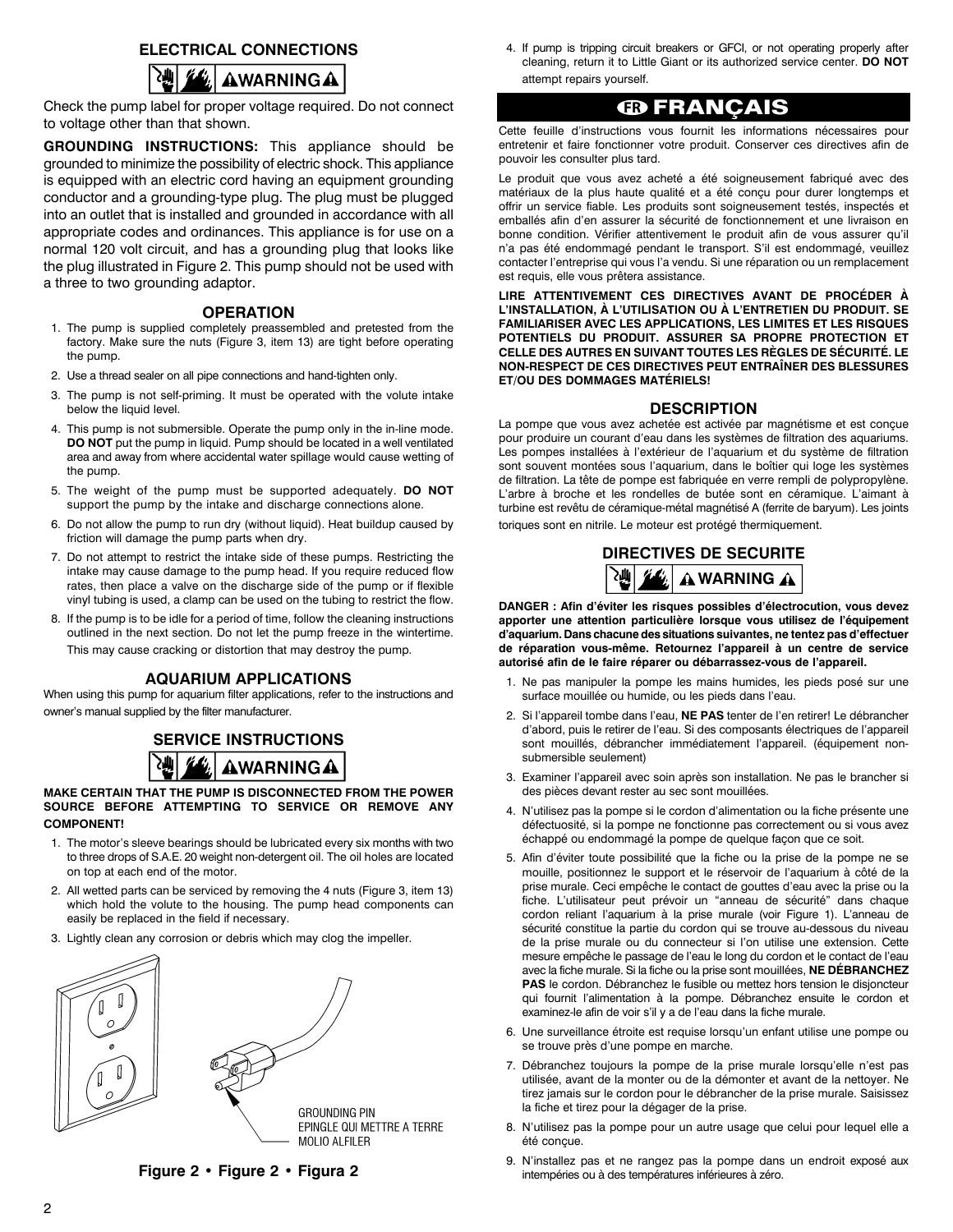- 10. Assurer que la pompe est assurément installée avant d'opérer il.
- 11. Lisez et observez toutes les consignes importantes sur la pompe.
- 12. Si vous devez utiliser une rallonge, choisissez un modèle dont le nombre d'ampères et la tension sont appropriés. N'utilisez pas un cordon dont le nombre d'ampères et de watts est inférieur à celui de la pompe afin d'éviter la surchauffe. Placez le cordon à un endroit où personne ne risque de trébucher sur lui ou de le tirer par inadvertance.
- 13. NE PAS UTILISER POUR POMPER DES LIQUIDES EXPLOSIFS OU INFLAMMABLES (ESSENCE, HUILE, KÉROSÈNE, ETC.) NE PAS UTILISER DANS UN ENVIRONNEMENT PROPICE AUX EXPLOSIONS. UTILISER AVEC DES LIQUIDES COMPATIBLES AVEC LES MATÉRIAUX DE LA POMPE.
- 14. Dans toute installation où des dommages ou des blessures peuvent résulter d'un mauvais fonctionnement des pompes ou d'un débordement du bassin causé par une panne de courant, le blocage d'une conduite de sortie ou pour toute autre raison, un ou plusieurs système(s) et/ou une alarme de secours doit (doivent) être utilisé(s).
- 15. VOTRE POMPE VIENT AVEC UN FIL DE MISE A LA TERRE ET/OU UNE PRISE A TROIS BRANCHES. AFIN DE RÉDUIRE LE RUSQUE DE CHOC ÉLECTRIQUE, S'ASSURER QUE LA POMPE EST BRANCHÉE A UNE PRISE CORRECTEMENT MISE A LA TERRE.
- 16. IMMOBILISER LA POMPE ET LES TUYAUX LORS DE L'INSTALLATION ET DE L'UTILISATION AFIN D'ËVITER TOUT RISQUE DE DOMMAGES AUX TUYAUX. À LA POMPE AUX ROULEMENTS À BILLE DU MOTEUR, ETC.

# **CONNEXIONS ÉLECTRIQUES** <sup>2</sup> 丝/ AWARNING A

Consulter l'étiquette de la pompe pour connaître la tension appropriée. Ne pas raccorder à une source autre que la tension spécifée.

**INSTRUCTIONS DE MISE À LA TERRE :** Cet appareil doit être mis à la terre afin de réduire les risques de chocs électriques. Cet appareil est muni d'un cordon électrique avec conducteur de mise à la terre et d'une fiche à trois broches. La fiche doit être insérée dans une prise de courant avec mise à la terre qui respecte tous les codes et règlements appropriés. Cet appareil comporte une fiche avec mise à la terre qui ressemble à celle illustrée à la Figure 2 et doit être branché à un circuit normal de 120 volts. Ne pas utiliser d'adaptateur permettant de contourner la mise à la terre avec cette pompe.

## **FONCTIONNEMENT**

- 1. Les pompes sont livrés entièrement pré-assemblées et ont subi des essais. S'assurer avant le fonctionnement que les écrous (Figure 3, article 13) à oreille sont bien serrés.
- 2. Utiliser du ruban d'étanchéité pour le raccordement des tuyaux; le serrage doit être manuel.
- 3. La pompe doit être amorcée. Pour cela, la volute d'aspiration doit se trouver au-dessous du niveau du liquide.
- 4. Elle n'est pas submersible et ne doit fonctionner qu'à l'air libre. **NE PAS** l'immerger. Elle doit être installée dans un endroit bien aéré et à l'abri de toute éclaboussure.
- 5. Le poids doit être bien réparti. **NE PAS** faire supporter l'appareil uniquement pas le raccordement du tuyau d'écoulement.
- 6. Ne laissez pas l'appareil fonctionner à sec (sans liquide). L'accumulation de chaleur causée par la friction pourrait endommager les pièces.
- 7. Ne pas laisser fonctionner la pompe à sec, ce qui pourrait endommager le joint et provoquer une panne de moteur car elle est conçue pour être refroidie par le liquide pompé. En cas d'écoulement réduit, poser une soupape sur le côté de la pompe ou limiter le déversement en posant une pince sur le tuyau si celui-ci est en vinyle.
- 8. Si l'unité n'est pas utilisée pendant un certain temps, suivez les directives de nettoyage décrites dans la prochaine section. Ne laissez pas geler l'unité pendant l'hiver. Ceci pourrait causer des fendillements ou des distorsions qui pourraient détruire l'unité.

## **Applications pour aquariums**

Lorsque cette pompe est utilisée pour des applications de filtre pour aquariums, consulter les instructions du manuel de l'utilisateur fourni par le fabricant du filtre.



**Votre pompe demandera très peu d'entretien. Si, pour une**

#### **raison quelconque, elle ne peut pas fonctionner, suivez les instructions ci-dessous!**

- 1. Les roulements du manchon du moteur doivent être lubrifiés à tous les six mois. Pour ce faire, verser deux ou trois gouttes d huile SAE sans abrasif de viscosité 20 dans les trous situés sur le dessus du moteur à chacune de ses extrémités.
- 2. Toutes les pièces en contact avec un liquide peuvent être enlevées pour l'entretien. Enlever les 4 écrous à ailettes (Figure 3, article 13) du boîtier. Si c est nécessaire, les principales composantes de la pompe peuvent facilement être remplacées sur place.
- 3. Nettoyer délicatement toute trace de corrosion ou tout débris : ils peuvent bloquer la turbine.
- 4. Si la pompe déclenche des disjoncteurs, des interrupteurs avec mise à la terre (GFI) ou si elle fonctionne mal après le nettoyage, retourner l'article à Little Giant ou à un centre de service autorisé. NE PAS essayer de la réparer soi-même.

# **ES ESPAÑOL**

Esta hoja de instrucciones le proporciona la información requerida para tener y operar de forma segura su producto. Guarde las instrucciones para referencia futura.

El producto que ha adquirido se fabrica utilizando mano de obra y materiales de la más alta calidad y ha sido diseñado para prestarle un servicio duradero y confiable. Los productos son cuidadosamente probados, inspeccionados y empacados para garantizarle una entrega y operación seguras. Examine su unidad cuidadosamente para asegurarse de que no haya ocurrido ningún daño durante el transporte. Si se ha presentado algún daño, comuníquese con el lugar de compra. Deberán darle asistencia para obtener la reparación o reemplazo, si se requiere.

**LEA ESTAS INSTRUCCIONES CUIDADOSAMENTE ANTES DE INTENTAR INSTALAR, HACER FUNCIONAR O PRESTAR SERVICIO TÉCNICO A SU PRODUCTO. CONOZCA CUÁLES SON LAS APLICACIONES, LIMITACIONES Y PELIGROS POTENCIALES DE LA UNIDAD. PROTEJA A TERCEROS Y PROTÉJASE A USTED MISMO SIGUIENDO TODA LA INFORMACIÓN DE SEGURIDAD. ¡LA FALTA DE CUMPLIMIENTO DE ESTAS INSTRUCCIONES PUEDE PRODUCIR LESIONES PERSONALES Y/O DAÑOS A LA PROPIEDAD!**

## **Descripción**

La bomba que adquirió funciona por impulsos magnéticos y está diseñada para el uso en acuarios, para proporcionar flujo de agua a través de los sistemas de filtración. Las bombas se instalan de manera externa al acuario y a los sistemas de filtración y generalmente se montan debajo del acuario en el gabinete que aloja los sistemas de filtración. Las piezas del cabezal de la bomba son de polipropileno relleno de vidrio. El eje del husillo y las arandelas de empuje son de cerámica. El imán accionado por el propulsor tiene una cobertura de cerámica de tipo ceramagnet A (ferrita de bario). Los anillos tóricos son de nitrilo. El motor está protegido térmicamente.

# **NORMAS DE SEGURIDAD A** ADVERTENCIA **A**

**PELIGRO: Para evitar posibles choques eléctricos, se debe tener especial cuidado en el uso del equipo de acuario. Para cada una de las siguientes situaciones, no intente las reparaciones usted mismo; devuelva el aparato a un centro de servicio autorizado o deseche el aparato.**

- 1. No manipule la bomba con las manos mojadas, ni mientras se encuentre en una superficie mojada o huímeda o entre el agua.
- 2. ¡Si el dispositivo se sumerge en el agua, NO lo saque! Primero desenchúfelo y luego sáquelo. Si los componentes eléctricos del dispositivo se mojan, desenchúfelo inmediatamente (sólo para equipos no sumergibles).
- 3. Examine el dispositivo cuidadosamente después de la instalación. No se debe enchufar si hay agua en alguna de las piezas que no se deben mojar.
- 4. No opere la bomba si tiene un cable de corriente o enchufe dañado, o si la bomba funciona mal, o se ha caído o dañado de cualquier forma.
- 5. Para evitar la posibilidad de que el enchufe o tomacorriente de la bomba se moje, coloque el soporte y el tanque del acuario a un lado de un tomacorriente montado en la pared para evitar que el agua gotee sobre el tomacorriente o el enchufe. Un lazo de la gota, mostrado en la Figura 1, debe ser arreglado por el usuario para cada cuerda que conecta una bomba de acuario a un receptacle. Un "lazo de goteo" (drip loop) debe ser arreglado por el usuario para cada cable que conecta una bomba de acuario a un tomacorriente. El "lazo de goteo" es esa parte del cable por debajo del nivel del tomacorriente o del conector, si se usa un cordón prolongador, para evitar que el agua chorree por el conductor y entre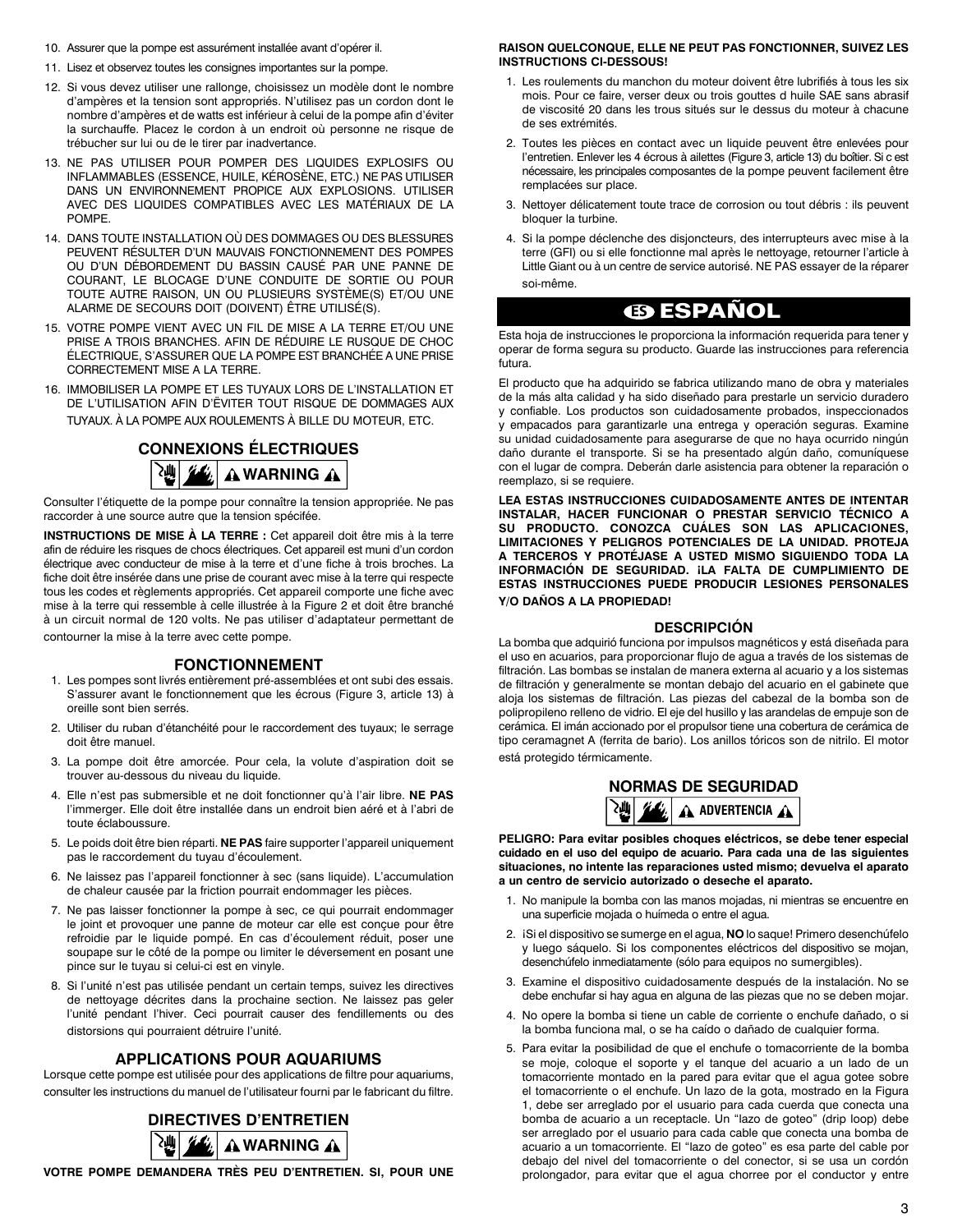en contacto con el tomacorriente. Si el enchufe o el tomacorriente se moja, **NO DESENCHUFE** el cable. Desconecte el fusible o el interruptor automático que le da corriente a la bomba. Entonces desenchufe y verifique si hay agua en el tomacorriente.

- 6. Se necesita una supervisión estrecha cuando cualquier bomba es operada por niños o cerca de ellos.
- 7. Siempre desenchufe la bomba del tomacorriente cuando no está en uso, antes de poner o quitar piezas, y antes de limpiarla. Nunca hale el cable para desenchufarlo del tomacorriente. Agarre el enchufe y hale para desconectarlo.
- 8. No use la bomba para ningún uso diferente a aquél para el que fue diseñada.
- 9. No instale o almacene la bomba donde quede expuesta a la intemperie o a temperaturas por debajo de la temperatura de congelación.
- 10. Cerciórese la bomba se instala seguramente operandolo antes.
- 11. Lea y observe todos los avisos importantes que aparecen en la bomba.
- 12. Si se necesita una extensión del cable de suministro de corriente, debe usarse una cuyo cable tenga la clasificación apropiada. Si se usa un cable con una clasificación en amperios o en vatios más baja que la clasificación de la bomba, ésta puede recalentarse. Se debe tener cuidado para arreglar el cable de manera que nadie se enrede en él o lo hale.
- 13. NO USE LA UNIDAD PARA BOMBEAR LIQUIDOS INFLAMABLES NI EXPLOSIVOS TALES COMO GASOLINA, FUELOIL, QUEROSENO, ETC. NO USE LA UNIDAD EN AMBIENTES EXPLOSIVOS. LA BOMBA SE DEBE USAR CON LIQUIDOS COMPATIBLES CON LOS MATERIALES DE LOS COMPONENTE DE LA BOMBA.
- 14. ESTA BOMBA SE SUMINISTRA CON UN CONDUCTOR A TIERRA Y/O UN ENCHUFE DE CONEXION DE TIPO DE CONEXION A TIERRA. PARA REDUCIR EL RIESGO DE DESCARGA ELECTRICA ASEGURESE DE CONECTAR LA UNIDAD A UN RECEPTACULO DEL TIPO POLARIZADO Y ADECUADAMENTE CONECTADO A TIERRA.
- 15. EN CUALQUIER INSTALACION DONDE PUEDAN OCURRIR DAÑOS MATERIALES Y/O LESIONES PERSONALES QUE RESULTEN DEL FUNCIONAMIENTO INADECUADO O DE FUGAS EN LA BOMBA A CAUSA DE FALLOS EN LA ALIMENTACION ELECTRICA, BLOQUEO DE LA LINEA DE LA DESCARGA, O CUALQUIER OTRA RAZON, SE DEBERA USAR UNO O VARIOS SISTEMAS DE RESPALDO Y/O ALARMAS.
- 16. APOYE LA BOMBA Y LA TUBERIA DURANTE EL ENSAMBLADO DE LA UNIDAD Y AL COMPLETAR LA INSTALACION. EL NO HACERLO ASI PUEDE CAUSAR LA RUPTURA DE LA TUBERIA, EL FALLO DE LA BOMBA, EL FALLO DE LOS COJINETES DEL MOTOR, ETC.

**CONEXIONES ELECTRICAS A** ADVERTENCIA **A** 

Consulte el rótulo de la bomba, para conocer el voltaje adecuado que se requiere. No la conecte a un voltaje distinto del indicado.

**INSTRUCCIONES PARA LA CONEXION CON TIERRA:** Este aparato debe tener conexión con tierra para reducir al mínimo la posibilidad de un choque eléctrico. Está equipado con un cable de alimentación de corriente que tiene un conductor y un tipo de enchufe con conexión a tierra. Este debe enchufarse en un tomacorriente que esté instalado y conectado a tierra según todos los códigos y ordenanzas. Este aparato es pa ra usarlo en un circuito normal de 120 voltios, y tiene un enchufe de conexión a tierra parecido al que aparece en la Figura 2. Esta bomba no debe usarse con un adaptador de conexión a tierra de tres a dos.

## **OPERACION**

- 1. La bomba se entrega totalmente ensamblada y probada previamente en la fàbrica. Cerciórese de que las tuercas (Figura 3, artículo 13) de mariposa se encuentren apretadas, antes de hacer funcionar la bomba.
- 2. Utilice un obturador roscado en todos los empalmes de tubos y apriételo sólo manualmente.
- 3. La bomba no se ceba por sí sola. Debe hacerse funcionar con la toma del difusor por debajo del nivel del líquido.
- 4. Esta bomba no es sumergible. Hágala funcionar solamente en la modalidad de motor de combustión interna. **NO** coloque la unidad entre líquidos. La bomba debe ubicarse en un área bien ventilada y alejada de cualquier lugar en el cual pueda humedecerse accidentalmente.
- 5. El peso de las bombas debe sostenerse de manera adecuada. **NO** sostenga las bombas solamente por el empalme de descarga.
- 6. No permita que la unidad funcione en seco (sin líquido). El sobrecalentamiento, que es resultado de la fricción dañará las piezas de la bomba cuando ésta esté sin agua.
- 7. No intente restringir el lado de la toma de estas bombas. La restricción de la toma puede causar daño a la cabeza de la bomba. Si requiere menores medidas del caudal, cooque una válvula en el lado de la descarga de la bomba o, si se está usando tubería flexible de vinilo, puede colocarse una abrazadera en la tubería para reducir el caudal.
- 8. Si la unidad no se va a usar por un período de tiempo, siga las instrucciones de limpieza que se mencionan en la siguiente sección. No permita que la unidad se congele durante el invierno. Esto puede ocasionar roturas o distorsiones que podrían destrozar la unidad.

## **Aplicaciones en acuarios**

Al utilizar esta bomba en aplicaciones de filtración en acuarios, vea las instrucciones y el manual del usuario suministrados por el fabricante del filtro.

# **INSTRUCCIONES DE SERVICIO**



### **¡Asegurese de que la unidad este desconectada de la fuenta de alimentacion electrica antes de intentar prestar servicio a la unidad o quitar cualquier componente de ella!**

- 1. Los casquillos de los cojinetes del motor deben lubricarse cada seis meses con dos o tres gotas de aceite SAE 20 en peso sin detergente. Los agujeros del aceite están localizados en la parte superior, a cada extremo del motor.
- 2. Se puede dar mantenimiento a todas las partes mojadas retirando las 4 tuercas de mariposa (Figura 3, artículo 13) a la caja. Los componentes del cabezal de la bomba se pueden reemplazar fácilmente en el campo si es necesario.
- 3. Limpie levemente cualquier corrosión o restos que puedan atascar el impulsor.
- 4. Si la bomba dispara los interruptores automáticos del circuito, los interruptores de fallo a tierra (GFCI) o si no funciona apropiadamente después de limpiarla, devuélvala a Little Giant o llévela a un taller autorizado de servicio, **NO** intente efectuar las reparaciones usted mismo.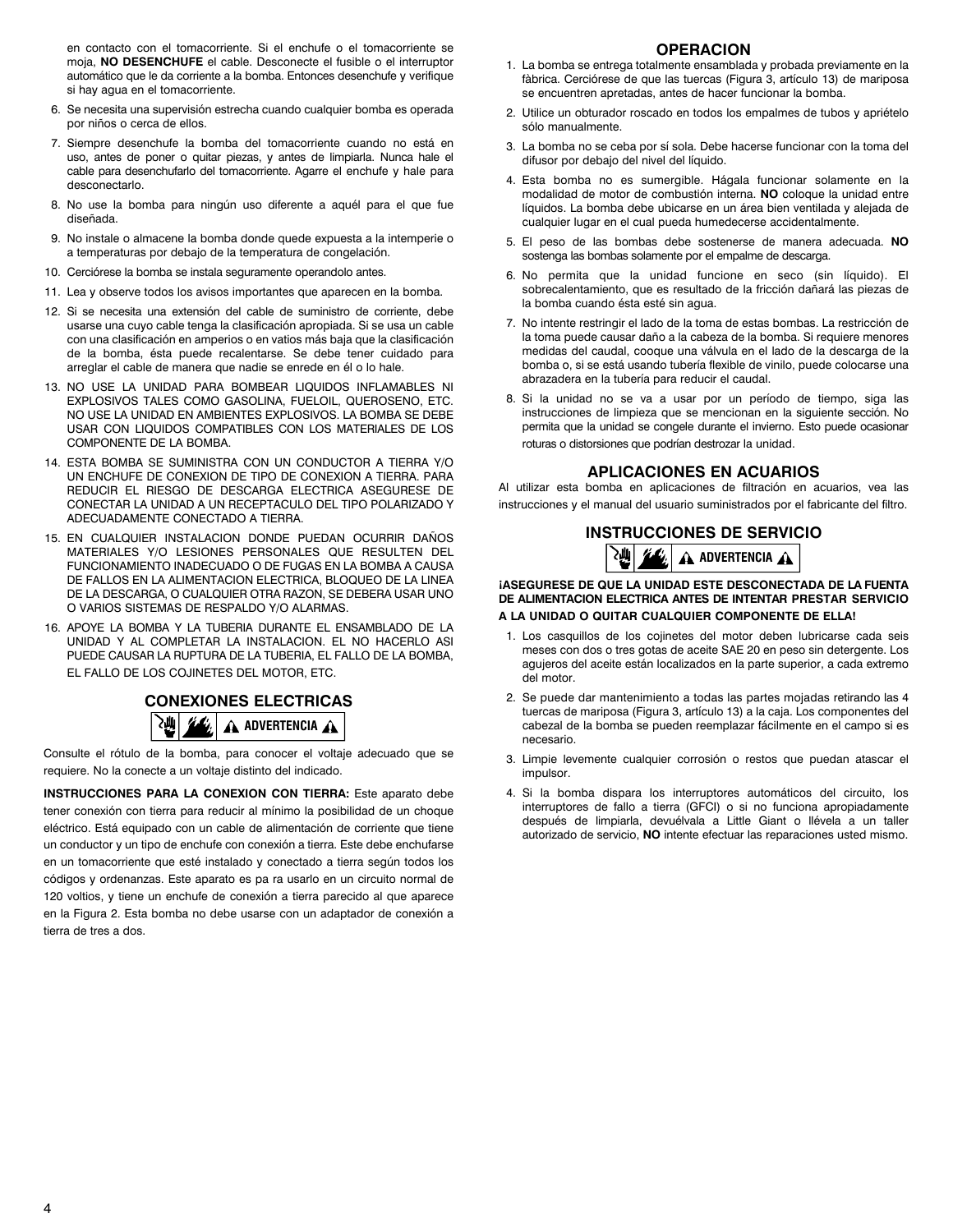$$
\int_{\mathcal{L}} \frac{1}{\sqrt{1-\frac{1}{\sqrt{1-\frac{1}{\sqrt{1-\frac{1}{\sqrt{1-\frac{1}{\sqrt{1-\frac{1}{\sqrt{1-\frac{1}{\sqrt{1-\frac{1}{\sqrt{1-\frac{1}{\sqrt{1-\frac{1}{\sqrt{1-\frac{1}{\sqrt{1-\frac{1}{\sqrt{1-\frac{1}{\sqrt{1-\frac{1}{\sqrt{1-\frac{1}{\sqrt{1-\frac{1}{\sqrt{1-\frac{1}{\sqrt{1-\frac{1}{\sqrt{1-\frac{1}{\sqrt{1-\frac{1}{\sqrt{1-\frac{1}{\sqrt{1-\frac{1}{\sqrt{1-\frac{1}{\sqrt{1-\frac{1}{\sqrt{1-\frac{1}{\sqrt{1-\frac{1}{\sqrt{1-\frac{1}{\sqrt{1-\frac{1}{\sqrt{1-\frac{1}{\sqrt{1-\frac{1}{\sqrt{1-\frac{1}{\sqrt{1-\frac{1}{\sqrt{1-\frac{1}{\sqrt{1-\frac{1}{\sqrt{1-\frac{1}{\sqrt{1-\frac{1}{\sqrt{1-\frac{1}{\sqrt{1-\frac{1}{\sqrt{1-\frac{1}{\sqrt{1-\frac{1}{\sqrt{1-\frac{1}{\sqrt{1-\frac{1}{\sqrt{1-\frac{1}{\sqrt{1-\frac{1}{\sqrt{1-\frac{1}{\sqrt{1-\frac{1}{\sqrt{1-\frac{1}{\sqrt{1-\frac{1}{\sqrt{1-\frac{1}{\sqrt{1-\frac{1}{\sqrt{1-\frac{1}{\sqrt{1-\frac{1}{\sqrt{1-\frac{1}{\sqrt{1-\frac{1}{\sqrt{1-\frac{1}{\sqrt{1-\frac{1}{\sqrt{1-\frac{1}{\sqrt{1-\frac{1}{\sqrt{1-\frac{1}{\sqrt{1-\frac{1}{\sqrt{1-\frac{1}{\sqrt{1-\frac{1}{\sqrt{1-\frac{1}{\sqrt{1-\frac{1}{\sqrt{1-\frac{1}{\sqrt{1-\frac{1}{\sqrt{1-\frac{1}{\sqrt{1-\frac{1}{\sqrt{1-\frac{1}{\sqrt{1-\frac{1}{\sqrt{1-\frac{1}{\sqrt{1-\frac{1}{\sqrt{1-\frac{1}{\sqrt{1-\frac{1}{\sqrt{1-\frac{1}{\sqrt{1-\frac{1}{\sqrt{1-\frac{1}{\sqrt{1-\frac{1}{\sqrt{1-\frac{1}{\sqrt{1-\frac{1}{\sqrt{1-\frac{1}{\sqrt{1 -\frac{1}{\sqrt{1 -\frac{1}{\sqrt{1 -\
$$

**Figure 3 • Figure 3 • Figura 3**

|                                                  |                                                   |                                                                | CATALOG NO./MODEL • CATALOGUER NON./MODELE • CATALOGE NO./MODELO |                          |                          |                          |                                        |                          |                          |                          |
|--------------------------------------------------|---------------------------------------------------|----------------------------------------------------------------|------------------------------------------------------------------|--------------------------|--------------------------|--------------------------|----------------------------------------|--------------------------|--------------------------|--------------------------|
| <b>ITEM</b><br><b>ARTICLE</b><br><b>ARTÍCULO</b> | PART NO.<br><b>PARTIE NO.</b><br><b>PARTE NO.</b> | <b>DESCRIPTION</b><br><b>DESCRIPTION</b><br><b>DESCRIPCION</b> | 580506<br>2-MDQ-SC                                               | 580507<br>$ 2-MDQX-SC $  | 581506<br>3-MDQ-SC       | 581903                   | 581507<br>3-MDQ-SC 3-MDQX-SC 3-MDQX-SC | 581517                   | 582506<br>4-MDQ-SC       | 582507<br>4-MDQX-SC      |
| $\mathbf{1}$                                     | 977447                                            | MOTOR, 115V                                                    | $\mathbf{1}$                                                     | $\mathbf{1}$             | --                       | $\overline{\phantom{a}}$ | $\overline{\phantom{a}}$               | $\overline{\phantom{a}}$ | $\overline{\phantom{a}}$ |                          |
| $\mathbf{1}$                                     | 977459                                            | MOTOR, 115V                                                    | $\overline{\phantom{a}}$                                         | --                       | $\mathbf{1}$             | $\mathbf{1}$             | $\mathbf{1}$                           | $\overline{\phantom{a}}$ | $\overline{\phantom{a}}$ | $\overline{a}$           |
| $\mathbf{1}$                                     | 977861                                            | MOTOR, 230V                                                    | $\overline{\phantom{a}}$                                         | --                       | --                       | $\overline{\phantom{a}}$ | $\overline{\phantom{a}}$               | $\mathbf{1}$             | $\overline{\phantom{a}}$ | --                       |
| 1                                                | 977446                                            | MOTOR, 115V                                                    | $\frac{1}{2}$                                                    | --                       | -                        | --                       | $\overline{\phantom{a}}$               | ۰.                       | $\mathbf{1}$             | $\mathbf{1}$             |
| $\overline{2}$                                   | 180037                                            | ADAPTOR, MOUNTING                                              | $\mathbf{1}$                                                     | $\mathbf{1}$             | $\mathbf{1}$             | $\mathbf{1}$             | $\mathbf{1}$                           | $\mathbf{1}$             | $\mathbf{1}$             | $\mathbf{1}$             |
| 3                                                | 921075                                            | WASHER, FLAT, #8                                               | $\overline{4}$                                                   | 4                        | 4                        | 4                        | $\overline{4}$                         | 4                        | $\overline{4}$           | $\overline{4}$           |
| $\overline{4}$                                   | 901424                                            | SCREW, #8-32 x 1/2"                                            | $\overline{4}$                                                   | 4                        | $\overline{4}$           | $\overline{4}$           | $\overline{4}$                         | $\overline{4}$           | $\overline{4}$           | $\overline{4}$           |
| 5                                                | 180602                                            | <b>IDRIVE MAGNET ASSEMBLY</b>                                  | $\mathbf{1}$                                                     | $\mathbf{1}$             | $\overline{\phantom{a}}$ | $\overline{\phantom{a}}$ | $\overline{\phantom{a}}$               | $\overline{\phantom{a}}$ | $\overline{\phantom{a}}$ | --                       |
| 5                                                | 182602                                            | <b>DRIVE MAGNET ASSEMBLY</b>                                   | $\cdots$                                                         | --                       | $\mathbf{1}$             | $\mathbf{1}$             | $\mathbf{1}$                           | $\mathbf{1}$             | $\overline{\phantom{a}}$ | --                       |
| 5                                                | 183602                                            | <b>DRIVE MAGNET ASSEMBLY</b>                                   | $\overline{\phantom{a}}$                                         | --                       | $\overline{a}$           | $\overline{\phantom{a}}$ | Щ.                                     | $\overline{\phantom{a}}$ | $\mathbf{1}$             | $\mathbf{1}$             |
| 6                                                | 180059                                            | <b>SHAFT, CERAMIC</b>                                          | $\mathbf{1}$                                                     | $\mathbf{1}$             | $\overline{\phantom{a}}$ | $\overline{\phantom{a}}$ | $\overline{\phantom{0}}$               | $\overline{\phantom{a}}$ | $\overline{\phantom{a}}$ | ш.                       |
| 6                                                | 180057                                            | SHAFT, CERAMIC                                                 | $\overline{\phantom{a}}$                                         | Ξ.                       | $\mathbf{1}$             | $\mathbf{1}$             | $\mathbf{1}$                           | $\mathbf{1}$             | $\mathbf{1}$             | $\mathbf{1}$             |
| $\overline{7}$                                   | 180004                                            | HOUSING, MAGNET                                                | $\mathbf{1}$                                                     | $\mathbf{1}$             | $\overline{\phantom{a}}$ | $\overline{\phantom{a}}$ | ω.                                     | $\overline{\phantom{a}}$ | $\sim$                   | ш.                       |
| $\overline{7}$                                   | 182005                                            | <b>HOUSING, MAGNET</b>                                         | $\overline{\phantom{a}}$                                         | --                       | $\mathbf{1}$             | $\mathbf{1}$             | $\mathbf{1}$                           | $\mathbf{1}$             | $\mathbf{1}$             | $\mathbf{1}$             |
| 8                                                | 911403                                            | <b>STUD, COLLARED</b>                                          | $\overline{4}$                                                   | $\overline{4}$           | 4                        | 4                        | $\overline{4}$                         | 4                        | $\overline{4}$           | $\overline{4}$           |
| 9                                                | 921077                                            | WASHER, THRUST, CERAMIC                                        | $\overline{2}$                                                   | $\mathbf{2}$             | $\overline{2}$           | $\overline{2}$           | $\overline{c}$                         | $\overline{2}$           | $\overline{2}$           | $\overline{2}$           |
| 10                                               | 180100                                            | <b>IMPELLER ASSEMBLY</b>                                       | $\mathbf{1}$                                                     | --                       | $\overline{\phantom{a}}$ | $\overline{\phantom{a}}$ | $\overline{\phantom{a}}$               | $\overline{\phantom{a}}$ | $\overline{\phantom{a}}$ | --                       |
| 10                                               | 180138                                            | <b>IMPELLER ASSEMBLY</b>                                       | $\overline{\phantom{a}}$                                         | $\mathbf{1}$             | --                       | --                       | --                                     | $\overline{a}$           | $\overline{\phantom{a}}$ | --                       |
| 10                                               | 181144                                            | <b>IMPELLER ASSEMBLY</b>                                       | $\cdots$                                                         | --                       | $\mathbf{1}$             | $\mathbf{1}$             | --                                     | $\overline{\phantom{a}}$ | $\overline{\phantom{a}}$ | --                       |
| 10                                               | 181153                                            | <b>IMPELLER ASSEMBLY</b>                                       | $\overline{\phantom{a}}$                                         | $\overline{\phantom{a}}$ | $\overline{\phantom{a}}$ | $\overline{\phantom{a}}$ | $\mathbf{1}$                           | $\mathbf{1}$             | $\overline{\phantom{a}}$ | --                       |
| 10                                               | 182132                                            | <b>IMPELLER ASSEMBLY</b>                                       | $\overline{\phantom{a}}$                                         | --                       | $\overline{\phantom{a}}$ | $\overline{\phantom{m}}$ | $\overline{\phantom{a}}$               | $\overline{\phantom{a}}$ | $\mathbf{1}$             | --                       |
| 10                                               | 182153                                            | <b>IMPELLER ASSEMBLY</b>                                       | $\overline{\phantom{a}}$                                         | --                       | $\overline{\phantom{a}}$ | $\overline{\phantom{a}}$ | $\overline{a}$                         | $\overline{\phantom{a}}$ | $\overline{\phantom{a}}$ | $\mathbf{1}$             |
| 11                                               | 924007                                            | O-RING, NITRILE, 2-040                                         | $\mathbf{1}$                                                     | $\mathbf{1}$             | 1                        | $\mathbf{1}$             | 1                                      | $\mathbf{1}$             | $\mathbf{1}$             | $\mathbf{1}$             |
| 12                                               | 180079                                            | <b>VOLUTE</b>                                                  | $\mathbf{1}$                                                     | --                       | ۰.                       | $\qquad \qquad -$        | $\qquad \qquad -$                      | $\overline{\phantom{a}}$ | $\cdots$                 | --                       |
| 12                                               | 182012                                            | VOLUTE                                                         | $\overline{\phantom{a}}$                                         | $\mathbf{1}$             | -                        | $\overline{\phantom{a}}$ | $\mathbf{1}$                           | $\mathbf{1}$             | $\overline{\phantom{a}}$ | $\mathbf{1}$             |
| 12                                               | 181203                                            | VOLUTE                                                         | $\overline{\phantom{a}}$                                         | --                       | $\mathbf{1}$             | $\mathbf{1}$             | $\overline{\phantom{a}}$               | $\overline{\phantom{a}}$ | $\overline{\phantom{a}}$ | --                       |
| 12                                               | 182010                                            | <b>VOLUTE</b>                                                  | $\qquad \qquad -$                                                | --                       | $\frac{1}{2}$            | $\overline{\phantom{a}}$ | --                                     | $\overline{\phantom{a}}$ | $\mathbf{1}$             | --                       |
| 13                                               | 920003                                            | WING NUT, #8-32                                                | 4                                                                | --                       | 4                        | 4                        | $\overline{\phantom{a}}$               | $\overline{\phantom{a}}$ | $\overline{4}$           | $\overline{\phantom{a}}$ |
| 13                                               | 920020                                            | <b>HEX NUT, #8-32</b>                                          | $\overline{\phantom{a}}$                                         | $\overline{4}$           | $\overline{\phantom{a}}$ | $\overline{\phantom{a}}$ | $\overline{4}$                         | $\overline{4}$           | $\overline{\phantom{a}}$ | $\overline{4}$           |
| 14                                               | 180801*                                           | PAD, MOUNTING, RUBBER                                          | $\overline{4}$                                                   | 4                        | $\overline{4}$           | $\overline{4}$           | 4                                      | $\overline{4}$           | $\overline{4}$           | $\overline{4}$           |

\*Not shown • Non illustré • No se muestra

| <b>MODEL</b><br><b>MODÈLE</b><br><b>MODELO</b> | <b>INTAKE</b><br><b>PRISE</b><br><b>TOMA</b> | <b>DISCHARGE</b><br><b>DÉCHARGE</b><br><b>DESCARGA</b> |
|------------------------------------------------|----------------------------------------------|--------------------------------------------------------|
| 2-MDQ-SC                                       | $1/2$ " FNPT                                 | $1/2$ " MNPT                                           |
| 2-MDQX-SC                                      | 1" FNPT                                      | 1" MNPT                                                |
| 3-MDQ-SC                                       | 3/4" FNPT                                    | 1/ <sub>2</sub> " MNPT                                 |
| 3-MDQX-SC                                      | 1" FNPT                                      | 1" MNPT                                                |
| 4-MDQ-SC                                       | 1" FNPT                                      | 1/ <sub>2</sub> " MNPT                                 |
| 4-MDQX-SC                                      | 1" FNPT                                      | 1" MNPT                                                |
|                                                |                                              |                                                        |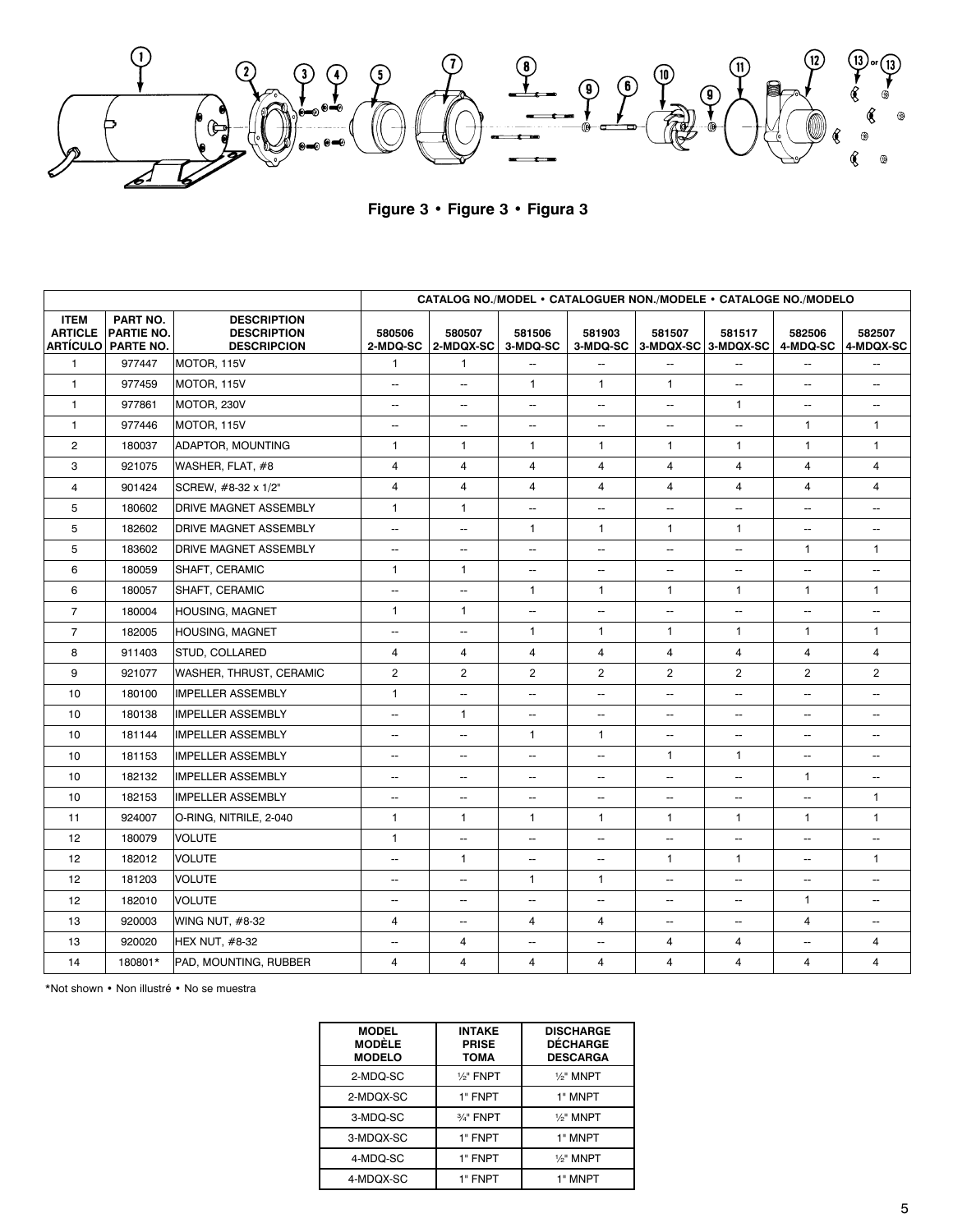## **LIMITED WARRANTY**

## **THIS WARRANTY SETS FORTH THE COMPANY'S SOLE OBLIGATION AND PURCHASER'S EXCLUSIVE REMEDY FOR DEFECTIVE PRODUCT.**

Franklin Electric Company, Inc. and its subsidiaries (hereafter "the Company") warrants that the products accompanied by this warranty are free from defects in materials or workmanship of the Company that exist at the time of sale by the Company and which occur or exist within the applicable warranty period. Any distributor, sub-distributor, recipient, end-user and/or consumer agrees that by accepting the receipt of the products, the distributor, sub-distributor, recipient, end user and/or consumer expressly agrees to be bound by the terms of the warranty set forth herein.

#### **I. Applicable Warranty Period**

The products accompanied by this warranty shall by covered by this Limited Warranty for a period of 12 months from the date of original purchase by the consumer. In the absence of suitable proof of purchase date, the warranty period of this product will begin to run on the product's date of manufacture.

#### **II. Instructions Applicable to this Limited Warranty**

- 1. Consumers wishing to submit a warranty claim must return the products accompanied by this warranty to the point of purchase for warranty consideration.
- 2. Upon discovery of a defect, any personal injury, property damage or any other type of resulting damage, if applicable, shall be reasonably mitigated to the extent possible.
- 3. At its discretion, the Company may inspect products either at its facilities, or in the field, and after determination of a warranty claim, will, at its option, repair or replace defective parts. Repaired or replaced parts will be returned freight prepaid by the Company.
- 4. This warranty policy does not cover any labor or shipping charges. The Company shall not be liable for any costs or charges attributable to any product testing, maintenance, installation, repair or removal, or for any tools, supplies, or equipment needed to install, repair, or remove any product.

#### **III. Limitations Applicable to this Limited Warranty**

#### **THIS WARRANTY DOES NOT APPLY TO ANY OF THE FOLLOWING:**

- 1. Brushes, impeller or cam on models with brush-type motors and/or flex-vane impellers.
- 2. Any product that is not installed, applied, maintained and used in accordance with the Company's published instructions, applicable codes, applicable ordinances and or with generally accepted industry standards.
- 3. Any product that has been subject to misuse, misapplication, neglect, alteration, accident, abuse, tampering, acts of God (including lightning), acts of terrorism, acts of war, fire, improper storage or installation, improper use, improper maintenance or repair, damage or casualty, or to an excess of the recommended maximums as set forth in the product instructions.
- 4. Any product that is operated with any accessory, equipment, component, or part not specifically approved by the Company.
- 5. Use of replacement parts not sold by the Company, the unauthorized addition of non-Company products to other Company products, and the unauthorized alteration of Company products.
- 6. Products damaged by normal wear and tear, normal maintenance services and the parts used in connection with such service or any other conditions beyond the control of the Company.
- 7. Any product that has been used for purposes other than those for which it was designed and manufactured.
- 8. Any use of the product where installation instructions and/or instructions for use were not followed.
- 9. Products connected to voltage other than indicated on nameplate.
- 10.Products where the pump was exposed to any of the following: sand, gravel, cement, grease, plaster, mud, tar, hydrocarbons, hydrocarbon derivatives (oil, gasoline, so vents, etc.) or other abrasive or corrosive substances.
- 11.Products in which the pump has been used to pump or circulate anything other than fresh water at room temperature.
- 12. Products in which the pump was allowed to operate dry (fluid supply cut off).
- 13.Products in which the sealed motor housing has been opened or the product has been otherwise dismantled by customer.

14.Products in which the cord has been cut to a length of less than three feet.

The Company reserves the right at any time, and from time to time, to make

changes in the design and/or improvements upon its product without thereby imposing any obligation upon itself to make corresponding changes or improvements in or upon its products already manufactured and/or previously sold. The Company further reserves the right to substitute parts or components of substantially equal quality in any warranty service required by operation of this Limited Warranty.

This written Limited Warranty is the entire warranty authorized and offered by the Company. There are no warranties or representations beyond those expressed in this document.

**THIS WARRANTY AND REMEDY IS IN LIEU OF ALL OTHER WARRANTIES AND REMEDIES INCLUDING WITHOUT LIMITATION, WARRANTIES OF MERCHANTABILITY AND/OR FITNESS FOR A PARTICULAR PURPOSE, WHICH ARE HEREBY SPECIFICALLY DISCLAIMED AND EXPRESSLY EXCLUDED. CORRECTION OF NON-CONFORMITIES, IN THE MANNER AND FOR THE PERIOD OF TIME AS SET FORTH ABOVE, SHALL CONSTITUTE FULFILLMENT OF ALL LIABILITY OF THE COMPANY TO THE PURCHASER WHETHER BASED ON CONTRACT, NEGLIGENCE, OR OTHERWISE.**

**THE COMPANY SHALL NOT BE LIABLE FOR INCIDENTAL, CONSEQUENTIAL OR SPECIAL DAMAGES SUCH AS, BUT NOT LIMITED TO:**

**DAMAGE TO OR LOSS OF OTHER PROPERTY OR EQUIPMENT, LOSS OF USE OF EQUIPMENT, FACILITIES OR SERVICE, LOSS OF PROFIT OR SALES, COST OF PURCHASES OR REPLACEMENT GOODS, CLAIMS OF CUSTOMERS OF THE PURCHASER, FAILURE TO WARN AND/OR INSTRUCT, LOSS OF OTHER PRODUCTS, OR COSTS OF ENVIRONMENTAL REMEDIATION, OR DIMINUTION IN PROPERTY VALUE. THE REMEDIES OF THE PURCHASER SET FORTH HEREIN ARE EXCLUSIVE, AND THE LIABILITY OF THE COMPANY SHALL NOT, EXCEPT AS EXPRESSLY PROVIDED HEREIN, EXCEED THE PRICE OF THE PRODUCTS UPON WHICH SUCH LIABILITY IS BASED. DAMAGES AS SET FORTH IN THIS PARAGRAPH SHALL BE REASONABLY MITIGATED TO THE EXTENT POSSIBLE. THIS PARAGRAPH SHALL ALSO APPLY TO ALL DAMAGES RESULTING FROM CONDITIONS SET FORTH IN SECTION III ABOVE AND (1) DEFECTS IN PRODUCT PROTOTYPES OR REPLACEMENT PART PROTOTYPES THAT HAVE NOT BEEN PUT INTO PRODUCTION, CIRCULATED AND SOLD BY THE COMPANY, AND/OR (2) DEFECTS THAT WERE NOT FOUND AT THE TIME OF SALE DUE TO SCIENTIFIC AND TECHNOLOGICAL REASONS.**

This Limited Warranty gives you specific legal rights. You may have other rights, which vary according to the applicable laws and regulations. Where any term of this warranty is prohibited by such laws, it shall be null and void, but the remainder of this warranty shall remain in full force and effect.

**DISCLAIMER:** Any oral statements about the product made by the seller, the Company, the representatives or any other parties, do not constitute warranties, shall not be relied upon by the user, and are not part of the contract for sale. Seller's and the Company's only obligation, and buyer's only remedy, shall be the replacement and/or repair by the Company of the product as described above. Before using, the user shall determine the suitability of the product for his intended use, and user assumes all risk and liability whatsoever in connection therewith.

## **GARANTIE LIMITÉE**

## **LA PRÉSENTE GARANTIE ÉNONCE LA SEULE OBLIGATION DE LA SOCIÉTÉ ET LE RECOURS EXCLUSIF DE L'ACHETEUR POUR UN PRODUIT DÉFECTUEUX.**

Franklin Electric Company, Inc et ses filiales (ci-après « la Société ») garantit que les produits accompagnés de cette garantie sont exempts de défauts de matériaux ou de fabrication de la Société existant au moment de la vente par la Société et qui se produisent ou existent pendant la période de garantie applicable. Tout distributeur, sous-distributeur, destinataire, utilisateur final et/ ou consommateur, en acceptant la réception des produits, convient que le distributeur, sous-distributeur, destinataire, utilisateur final et/ou consommateur accepte expressément d'être lié par les termes de la garantie qui y sont énoncés.

#### **I. Période de Garantie Applicable**

Les produits accompagnés par cette garantie doivent être couverts par cette Garantie Limitée pour une période de 12 mois à compter de la date d'achat originale par le consommateur. En l'absence de preuves concrètes de la date d'achat, la période de garantie de ce produit commencera à partir de la date de fabrication du produit.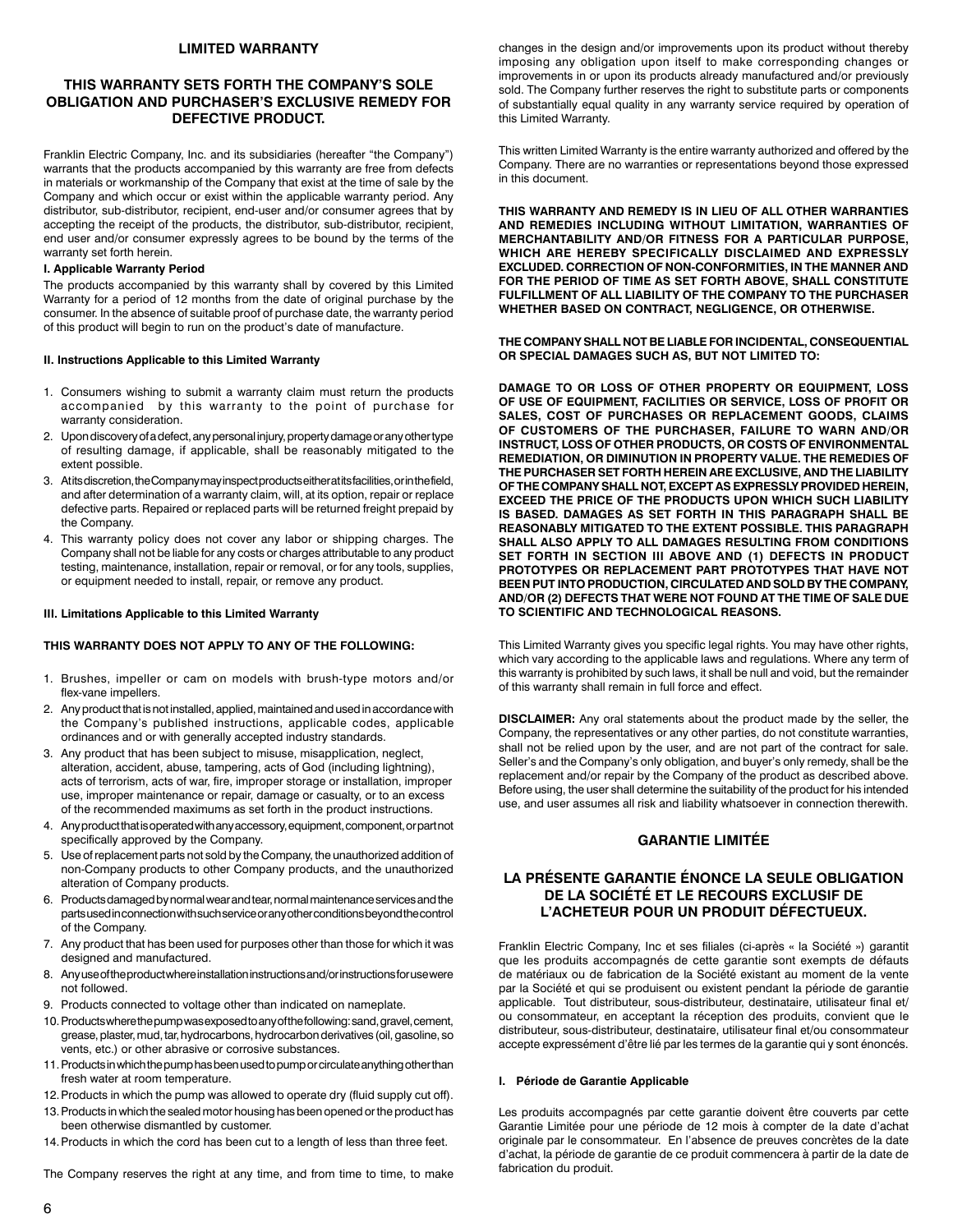#### **II. Instructions Applicables à cette Garantie Limitée**

- 1. Les consommateurs qui souhaitent soumettre une réclamation de garantie doivent retourner les produits avec cette garantie au point de vente pour considération de garantie.
- 2. En cas de découverte d'un défaut, une lésion corporelle, un dommage matériel ou tout autre type de dommages en résultant, le cas échéant, doivent être raisonnablement atténués dans la mesure du possible.
- 3. À sa discrétion, la Société peut inspecter les produits, soit à ses installations, soit au site, et après détermination d'une réclamation de garantie, à sa discrétion, fera réparer ou remplacer les pièces défectueuses. Les pièces réparées ou remplacées seront retournées avec frais de transport prépayés par la Société.
- 4. Cette politique de garantie ne couvre pas les frais de main d'oeuvre ou d'expédition. La Société ne sera pas responsable des coûts ou des frais imputables à tout essai, entretien, installation, réparation ou enlèvement de produit, ou pour tout outil, fourniture, ou équipement nécessaire pour installer, réparer ou enlever tout produit.

#### **III. Limitations Applicables à cette Garantie Limitée**

#### **CETTE GARANTIE NE S'APPLIQUE PAS AUX SUIVANTS :**

- 1. Balais, impulseur ou came sur des modèles avec des moteurs de type balais et/ou des impulseurs flex-vane (à palette flex).
- 2. Tout produit qui n'est pas installé, appliqué, entretenu et utilisé conformément aux instructions publiées par la Société, aux codes et règlements applicables en vigueur et/ou aux normes généralement acceptées de l'industrie.
- 3. Tout produit qui a fait l'objet d'une utilisation anormale, d'une mauvaise application, de négligence, d'altération, d'accident, d'abus, de modification, d'actes de Dieu (y compris la foudre), d'actes de terrorisme, d'actes de guerre, d'incendie, d'un mauvais entreposage ou installation, d'une mauvaise utilisation, d'un mauvais entretien ou d'une mauvaise réparation, de dommages ou pertes, ou d'une utilisation au-delà des maximums recommandés, comme énoncés dans les instructions du produit.
- 4. Tout produit qui est utilisé avec un accessoire, matériel, composant, ou pièce non expressément agréés par la Société.
- 5. L'utilisation de pièces de rechange non vendues par la Société, l'addition non autorisée de produits ne provenant pas de la Société à d'autres produits de la Société, et la modification non autorisée des produits de la Société.
- 6. Les produits endommagés par l'usure normale, les services habituels d'entretien et les pièces utilisées dans le cadre de ces services, ou toute autre condition hors du contrôle de la Société.
- 7. N'importe quel produit qui a été utilisé à des fins autres que celles pour lesquelles il a été conçu et fabriqué.
- 8. Toute utilisation du produit pour laquelle les instructions d'installation et/ou les instructions d'utilisation n'ont pas été suivies.
- 9. Les produits branchés à une tension autre que celle indiquée sur la plaque signalétique.
- 10.Les produits dont la pompe a été exposée à l'un des suivants : sable, gravier, ciment, graisse, plâtre, boue, goudron, hydrocarbures, dérivés d'hydrocarbures (huile, essence, solvants, etc) ou d'autres substances abrasives ou corrosives.
- 11.Les produits dans lesquels la pompe a été utilisée pour pomper ou faire circuler des liquides autres que de l'eau douce à température ambiante.
- 12.Des produits dans lesquels la pompe a été autorisée à fonctionner à sec (alimentation en liquide coupée).
- 13.Les produits dans lesquels la carcasse de moteur scellée a été ouverte ou le produit a été autrement démonté par le client.
- 14.Les produits dans lesquels le cordon a été coupé à une longueur de moins de trois pieds.

La Société se réserve le droit, à tout moment, et de temps à autre, d'apporter des changements à la conception et/ou des améliorations à ses produits sans pour autant imposer une quelconque obligation sur elle-même d'apporter des modifications ou des améliorations correspondantes dans ou sur ses produits déjà fabriqués et/ou déjà vendus. La Société se réserve également le droit de remplacer des pièces ou des composants d'une qualité sensiblement égale dans tout service de garantie exigé par l'exécution de cette Garantie Limitée.

Cette Garantie Limitée écrite est l'entière garantie autorisée et offerte par la Société.

Il n'existe aucune garantie ou représentations autres que celles exprimées dans ce document.

**CETTE GARANTIE ET CE RECOURS SONT EN LIEU ET PLACE DE TOUTES LES AUTRES GARANTIES ET RECOURS Y COMPRIS, SANS S'Y LIMITER,**  **AUX GARANTIES DE VALEUR MARCHANDE ET/OU D'ADAPTATION À UN USAGE PARTICULIER, QUI SONT ICI SPECIFIQUEMENT REJETES ET EXPRESSEMENT EXCLUS. LA CORRECTION DES NON-CONFORMITÉS, DE LA FACON ET POUR LA PÉRIODE DE TEMPS COMME ENONCÉES CI-DESSUS, CONSTITUE LA RÉALISATION DE TOUTE LA RESPONSABILITÉ DE LA SOCIÉTÉ ENVERS L'ACHETEUR QUE CELA SOIT SUR LA BASE D'UN CONTRAT, D'UNE NÉGLIGENCE OU AUTRE.**

**LA SOCIETE NE SERA PAS RESPONSABLE DES DOMMAGES DIRECTS, INDIRECTS OU SPÉCIAUX COMME, MAIS SANS S'Y LIMITER :**

**DOMMAGES A OU PERTES D'AUTRES BIENS OU EQUIPEMENTS, PERTE D'UTILISATION D'EQUIPEMENT, INSTALLATIONS OU SERVICES, PERTE DE BÉNÉFICES OU DE VENTES, COUT D'ACHATS OU DE PRODUITS DE RECHANGE, RECLAMATIONS DES CLIENTS DE L'ACHETEUR, OMISSION D'AVERTIR ET/OU DE NOTIFIER, PERTE D'AUTRES PRODUITS, OU COUTS D'ASSAINISSEMENT DE L'ENVIRONNEMENT, OU DIMINUTION DE LA VALEUR DE LA PROPRIETE. LE RECOURS DE L'ACHETEUR ENONCE DANS LE PRESENT DOCUMENT EST EXCLUSIF ET LA RESPONSABILITÉ DE LA SOCIETE NE PEUT EXCEDER, SAUF STIPULATION CONTRAIRE EXPRESSE, LE PRIX DES PRODUITS SUR LESQUELS CETTE RESPONSABILITE REPOSE. LES DOMMAGES COMME ENONCES DANS CE PARAGRAPHE DOIVENT ETRE RAISONNABLEMENT ATTENUES DANS LA MESURE DU POSSIBLE. CE PARAGRAPHE S'APPLIQUERA EGALEMENT A TOUS LES DOMMAGES RESULTANT DES CONDITIONS ENONCEES DANS LA SECTION III CI-DESSUS ET (1) AUX DEFAUTS DANS LES PROTOTYPES DE PRODUIT OU LES PROTOTYPES DE PIECE DE RECHANGE QUI N'ONT PAS ETE MIS EN PRODUCTION, DISTRIBUES ET VENDUS PAR LA SOCIETE, ET / OU (2) AUX DEFAUTS QUI N'ONT PAS ÉTÉ TROUVÉS AU MOMENT DE LA VENTE POUR DES RAISONS SCIENTIFIQUES ET TECHNOLOGIQUES.**

Cette Garantie Limitée vous donne des droits légaux spécifiques. Vous pouvez avoir d'autres droits, qui varient selon les lois et règlements applicables. Si toute stipulation de cette garantie est interdite par ces lois, elle sera nulle et sans effet, mais le reste de la présente garantie demeurera en vigueur.

**AVIS DE NON-RESPONSABILITE:** Les déclarations orales concernant le produit effectuée par le vendeur, la Société, les représentants ou toutes autres parties, ne constituent pas une garantie. L'utilisateur ne doit pas s'y fier, et elles ne font pas partie du contrat de vente.

La seule obligation du vendeur et de la Société, et l'unique recours de l'acheteur, est le remplacement et/ou la réparation du produit par la Société selon les modalités décrites précédemment. Avant l'utilisation, l'utilisateur doit déterminer l'aptitude du produit pour son utilisation prévue, et l'utilisateur assume tous les risques et la responsabilité dans n'importe quel cadre avec lequel le produit sera associé.

## **GARANTIA LIMITADA**

# **ESTA GARANTÍA ESTIPULA LA ÚNICA OBLIGACIÓN DE LA COMPAÑÍA Y EL ÚNICO RECURSO QUE TENDRÁ EL COMPRADOR ANTE UN PRODUCTO DEFECTUOSO.**

Franklin Electric Company, Inc y sus subsidiarias (en adelante "la Compañía") garantizan que los productos que están acompañados por esta garantía se encuentran libres de defectos de material o mano de obra de la Compañía que existan al momento de la venta por parte de la Compañía y que ocurran o aparezcan dentro del período de validez de la garantía. Cualquier distribuidor, subdistribuidor, receptor, usuario final o consumidor acuerdan que al aceptar el recibo del producto, el distribuidor, subdistribuidor, receptor, usuario final y/o consumidor implícitamente aceptan que están obligados a los términos de la garantía que aquí se establecen.

#### **I. Período de Garantía Aplicable**

Los productos que están acompañados por esta garantía serán cubiertos por esta Garantía Limitada por un período de 12 meses desde la fecha original de compra por parte del consumidor. Ante la falta de pruebas adecuadas respecto de la fecha de compra, el período de garantía de este producto entrará en vigencia a partir de su fecha de fabricación.

### **II. Instrucciones Aplicables a esta Garantía Limitada**

- 1. Los consumidores que deseen presentar un reclamo de garantía deberán devolver los productos acompañados por esta garantía al punto de compra para consideración de la garantía.
- 2. Ante el descubrimiento de un defecto, cualquier lesión personal, daño a la propiedad o cualquier otro tipo de daño que resulte, si aplica, será razonablemente mitigado hasta donde sea posible.